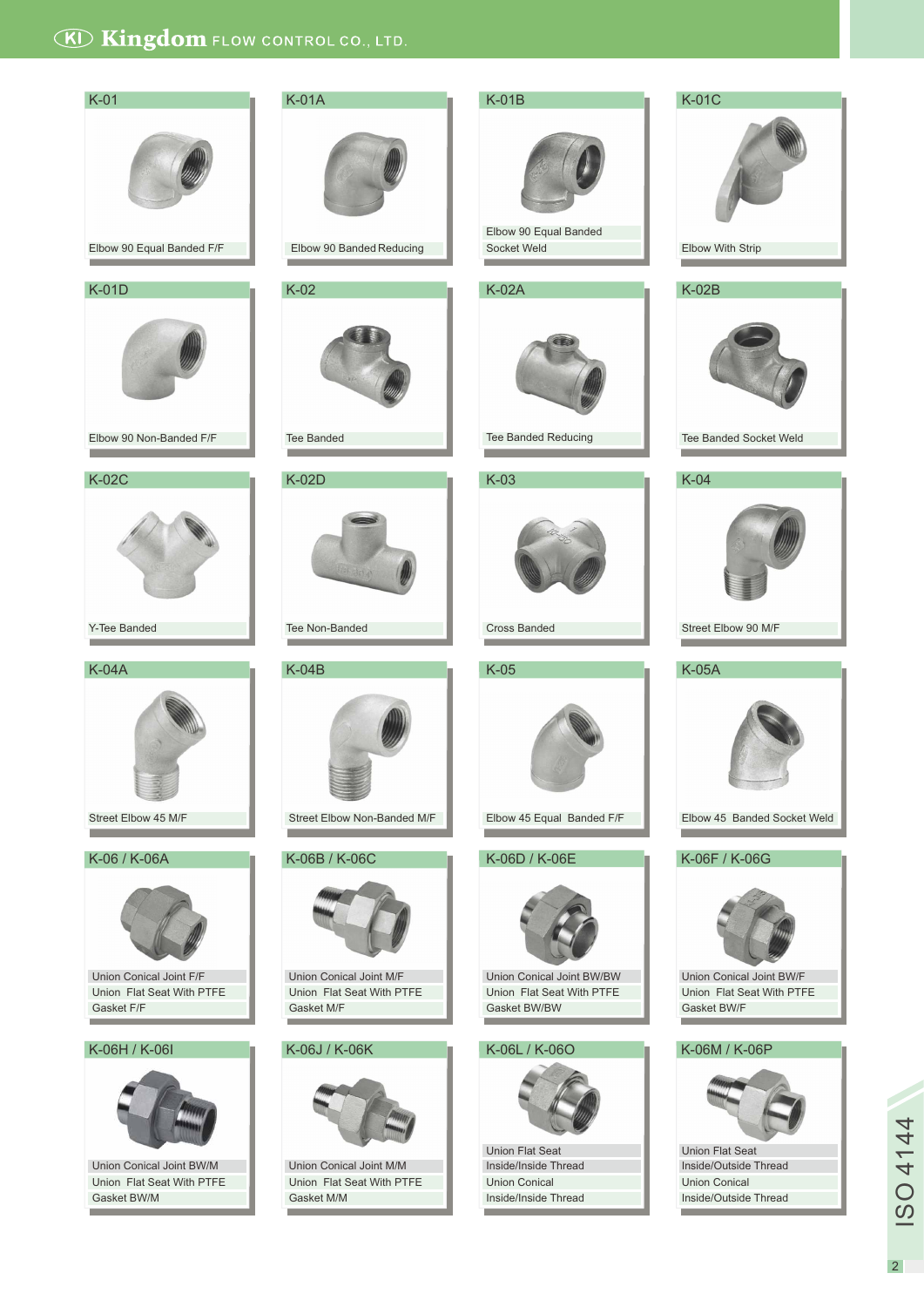

#### $\begin{array}{c|c}\n\text{SIZE} & \phi_{\mathsf{A}} & \mathsf{L} \\
1/8^{\circ} & 15.5 & 17\n\end{array}$  $2 - 1/2$ " 3" 4" 1/8" 3/8" 1/4" 1/2" 3/4" 1" 1-1/4"  $1 - 1/2$ "  $\frac{1}{2}$ Unit: mm<br>SIZE 19.0 22.5 27.5 33.0 40.5 50.0 56.5 70.0 86.5 100.0 126.0 17.5 19.5 23.5 27.5 32.5 38.5 45.5 48.5 57.5 69.5 78.5 96.5

# K-01A Elbow 90 Banded Reducing



| Unit: mm                 |             |          |       |                |                              |          |          |      |                |
|--------------------------|-------------|----------|-------|----------------|------------------------------|----------|----------|------|----------------|
| <b>SIZE</b>              | $\varphi$ A | $\phi$ C | $L_1$ | L <sub>2</sub> | <b>SIZE</b>                  | $\phi$ A | $\phi$ C | L1   | L <sub>2</sub> |
| $1/4$ " $\times$ $1/8$ " | 19.0        | 15.5     | 18.5  | 18.5           | $1 - 1/4$ " $\times$ $1/2$ " | 50.0     | 27.5     | 36.5 | 38.5           |
| $3/8$ "x $1/8$ "         | 22.5        | 15.5     | 19.5  | 20.5           | $1 - 1/4$ " $\times$ 3/4"    | 50.0     | 33.0     | 38.5 | 40.5           |
| $3/8" \times 1/4"$       | 22.5        | 19.0     | 20.5  | 22.5           | $1 - 1/4$ " $\times$ 1"      | 50.0     | 40.5     | 40.5 | 42.5           |
| $1/2$ "x $1/8$ "         | 27.5        | 15.5     | 22.5  | 23.5           | $1 - 1/2$ " $\times$ 3/8"    | 56.5     | 22.5     | 34.0 | 40.0           |
| $1/2$ "x $1/4$ "         | 27.5        | 19.0     | 24.5  | 24.5           | $1 - 1/2$ " $\times 1/2$ "   | 56.5     | 27.5     | 36.0 | 41.5           |
| $1/2$ " $\times$ 3/8"    | 27.5        | 22.5     | 26.5  | 25.5           | $1 - 1/2$ " $\times$ 3/4"    | 56.5     | 33.0     | 38.5 | 43.5           |
| $3/4$ "x $1/4$ "         | 33.0        | 19.0     | 27.5  | 26.5           | $1 - 1/2" \times 1"$         | 56.5     | 40.5     | 41.5 | 45.5           |
| $3/4$ " $\times$ $3/8$ " | 33.0        | 22.5     | 28.5  | 28.5           | $1 - 1/2$ "x 1 - $1/4$ "     | 56.5     | 50.0     | 45.5 | 48.5           |
| $3/4$ "x $1/2$ "         | 33.0        | 27.5     | 29.5  | 30.5           | 2"x1/2"                      | 70.0     | 27.5     | 42.0 | 51.5           |
| 1"x1/4"                  | 40.5        | 19.0     | 28.5  | 30.5           | 2"x3/4"                      | 70.0     | 33.0     | 44.0 | 52.5           |
| 1"x3/8"                  | 40.5        | 22.5     | 30.5  | 32.0           | 2"x1"                        | 70.0     | 40.5     | 46.5 | 53.5           |
| 1"x1/2"                  | 40.5        | 27.5     | 32.5  | 33.5           | $2"x1-1/4"$                  | 70.0     | 50.0     | 48.5 | 54.5           |
| 1"x3/4"                  | 40.5        | 33.0     | 34.5  | 35.5           | $2"x1-1/2"$                  | 70.0     | 56.5     | 52.5 | 55.5           |
| $1 - 1/4$ "x3/8"         | 50.0        | 22.5     | 34.0  | 36.5           |                              |          |          |      |                |

# **K-01B** Elbow 90 Equal Banded Socket Weld





| Unit: mm   |          |          |      |
|------------|----------|----------|------|
| SIZE       | $\phi$ A | $\phi$ B |      |
| 1/8"       | 17.0     | 11.0     | 19.0 |
| 1/4"       | 21.3     | 14.4     | 21.0 |
| 3/8"       | 23.5     | 17.8     | 21.3 |
| 1/2"       | 29.0     | 22.0     | 27.0 |
| 3/4"       | 36.0     | 27.4     | 33.0 |
| 1"         | 43.0     | 34.1     | 38.0 |
| $1 - 1/4"$ | 52.0     | 42.9     | 45.0 |
| $1 - 1/2"$ | 58.5     | 48.9     | 50.0 |
| 2"         | 71.5     | 61.4     | 57.0 |
| $2 - 1/2"$ | 87.0     | 74.1     | 69.7 |
| 3"         | 99.5     | 90.1     | 77.0 |
| 4"         | 126.0    | 115.7    | 98.2 |

#### K-01C Elbow With Strip





Unit: mm

|            | Unit: mm    |            |      |
|------------|-------------|------------|------|
| $\phi$ 8.6 | <b>SIZE</b> | α          |      |
|            | 1/2"        | $45^\circ$ | 22.8 |
|            | 1/2"        | $60^\circ$ | 25.6 |
|            | 1/2"        | $75^\circ$ | 28.5 |
|            | 1/2"        | $90^\circ$ | 27.7 |

K-01D Elbow 90 Non-Banded F/F



| $\phi$ A |      |
|----------|------|
| 15.0     | 17.0 |
| 19.0     | 19.0 |
| 23.0     | 23.0 |
| 27.0     | 27.0 |
| 33.0     | 32.0 |
| 41.0     | 38.0 |
| 50.0     | 46.0 |
| 56.0     | 48.0 |
| 69.0     | 57.0 |
|          |      |

K-02 Tee Banded



| Unit: mm    |          |      |
|-------------|----------|------|
| <b>SIZE</b> | $\phi$ A | L    |
| 1/8"        | 15.5     | 17.5 |
| 1/4"        | 19.0     | 19.5 |
| 3/8"        | 22.5     | 23.5 |
| 1/2"        | 27.5     | 27.5 |
| 3/4"        | 33.0     | 32.5 |
| 1"          | 40.5     | 38.5 |
| $1 - 1/4"$  | 50.0     | 45.5 |
| $1 - 1/2"$  | 56.5     | 48.5 |
| 2"          | 70.0     | 57.5 |
| $2 - 1/2"$  | 86.5     | 69.5 |
| 3"          | 100.0    | 78.5 |
| 4"          | 126.0    | 96.5 |

5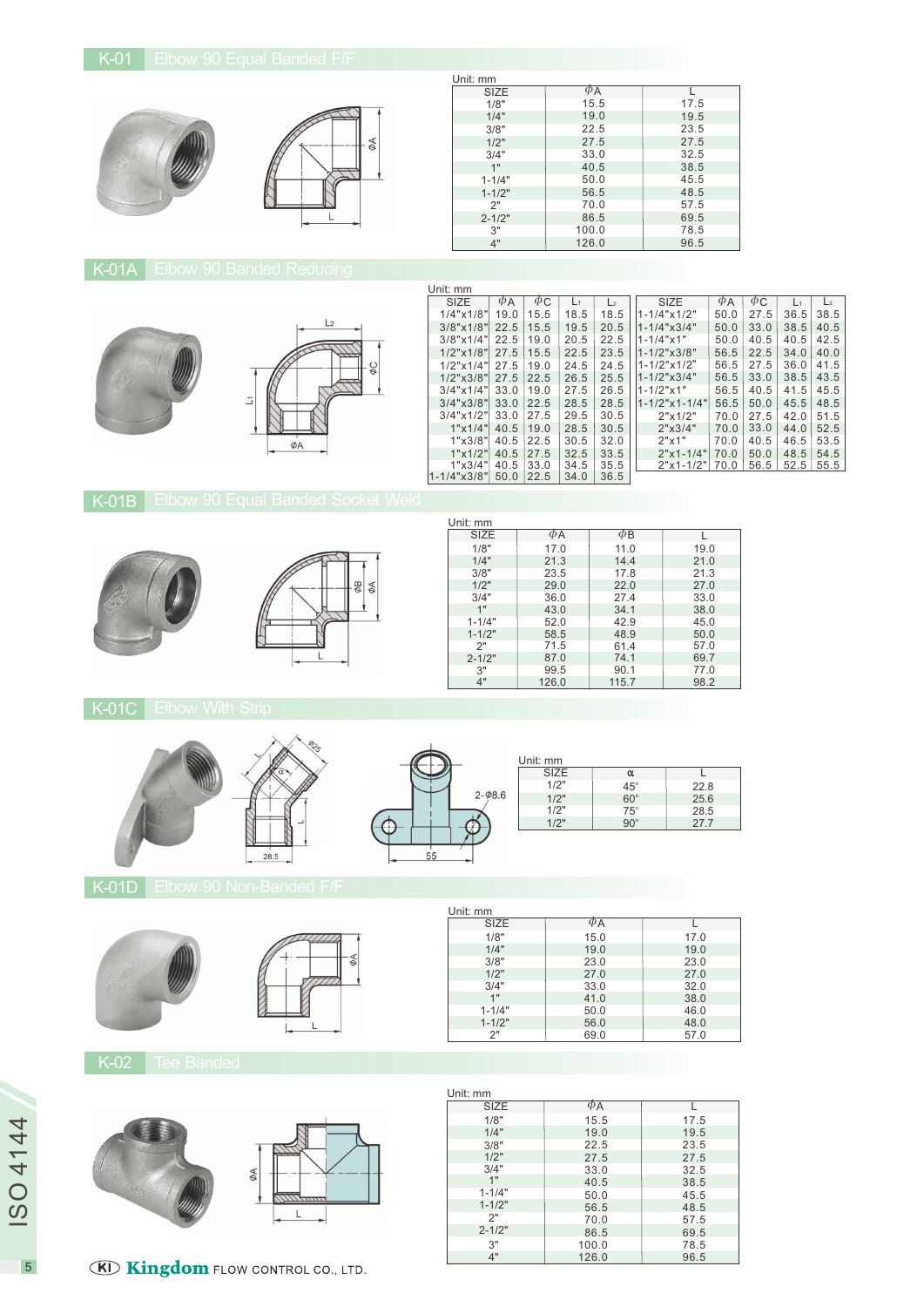

| Unit: mm                 |             |                        |       |      |                              |          |             |       |                |
|--------------------------|-------------|------------------------|-------|------|------------------------------|----------|-------------|-------|----------------|
| <b>SIZE</b>              | $\varphi$ A | $\varphi_{\mathsf{C}}$ | $L_1$ | L2   | SIZE                         | $\phi$ A | $\varphi$ C | $L_1$ | L <sub>2</sub> |
| $1/4$ " $\times$ $1/8$ " | 15.5        | 19.0                   | 18.5  | 18.5 | $1 - 1/4$ " $\times$ $1/2$ " | 27.5     | 50.0        | 36.0  | 38.5           |
| $3/8" \times 1/8"$       | 15.5        | 22.5                   | 19.5  | 20.5 | $1 - 1/4$ " $x3/4$ "         | 33.0     | 50.0        | 38.5  | 40.5           |
| $3/8" \times 1/4"$       | 19.0        | 22.5                   | 20.5  | 22.5 | $1 - 1/4$ " $\times$ 1"      | 40.5     | 50.0        | 40.5  | 42.5           |
| $1/2$ "x $1/8$ "         | 15.5        | 27.5                   | 23.5  | 23.5 | $1 - 1/2$ " $x3/8$ "         | 22.5     | 56.5        | 34.0  | 40.0           |
| $1/2$ " $\times$ $1/4$ " | 19.0        | 27.5                   | 24.5  | 24.5 | $1 - 1/2$ "x $1/2$ "         | 27.5     | 56.5        | 36.0  | 41.5           |
| $1/2$ "x $3/8$ "         | 22.5        | 27.5                   | 26.5  | 25.5 | $1 - 1/2$ " $x3/4$ "         | 33.0     | 56.5        | 38.5  | 43.5           |
| $3/4$ " $\times$ 1/4"    | 19.0        | 33.0                   | 26.5  | 27.5 | $1 - 1/2" \times 1"$         | 40.5     | 56.5        | 41.5  | 45.5           |
| $3/4$ " $\times$ $3/8$ " | 22.5        | 33.0                   | 28.5  | 28.5 | $1 - 1/2$ "x 1 - $1/4$ "     | 50.0     | 56.5        | 45.5  | 48.5           |
| $3/4$ "x $1/2$ "         | 27.5        | 33.0                   | 29.5  | 30.5 | 2"x1/2"                      | 27.5     | 69.0        | 39.0  | 47.5           |
| 1"x1/4"                  | 19.0        | 40.5                   | 27.5  | 30.5 | 2"x3/4"                      | 33.0     | 69.0        | 41.5  | 49.5           |
| 1"x3/8"                  | 22.5        | 40.5                   | 30.5  | 32.0 | 2"x1"                        | 40.0     | 69.0        | 44.5  | 51.5           |
| 1"x1/2"                  | 27.5        | 40.5                   | 32.5  | 33.5 | $2"x1-1/4"$                  | 50.0     | 70.0        | 48.5  | 54.5           |
| 1"x3/4"                  | 33.0        | 40.5                   | 34.5  | 35.5 | $2"x1-1/2"$                  | 56.5     | 70.0        | 52.5  | 55.5           |
| $1 - 1/4$ " $x3/8$ "     | 22.5        | 50.0                   | 34.0  | 36.5 |                              |          |             |       |                |

# K-02B Tee Banded Socket Weld



| Unit: mm   |          |          |      |
|------------|----------|----------|------|
| SIZE       | $\phi$ A | $\phi$ B |      |
| 1/8"       | 17.0     | 11.0     | 19.0 |
| 1/4"       | 21.3     | 14.4     | 21.0 |
| 3/8"       | 23.5     | 17.8     | 23.6 |
| 1/2"       | 30.0     | 22.0     | 28.0 |
| 3/4"       | 35.0     | 27.4     | 33.0 |
| 1"         | 43.0     | 34.1     | 38.0 |
| $1 - 1/4"$ | 52.0     | 42.9     | 45.0 |
| $1 - 1/2"$ | 58.5     | 48.9     | 50.0 |
| 2"         | 71.5     | 61.4     | 58.0 |
| $2 - 1/2"$ | 87.0     | 74.1     | 70.0 |
| 3"         | 100.0    | 90.1     | 78.5 |
| 4"         | 125.0    | 115.7    | 97.0 |

K-02C Y-Tee Banded



| Unit: mm    |                     |      |      |
|-------------|---------------------|------|------|
| <b>SIZE</b> | $\phi_{\mathsf{A}}$ | L    | L1   |
| 1/8"        | 17.0                | 10.0 | 17.0 |
| 1/4"        | 21.0                | 13.0 | 19.0 |
| 3/8"        | 25.0                | 14.0 | 23.0 |
| 1/2"        | 29.0                | 18.0 | 27.0 |
| 3/4"        | 35.0                | 20.0 | 32.0 |
| 1"          | 43.0                | 23.0 | 38.0 |
| $1 - 1/4"$  | 52.0                | 28.0 | 46.0 |
| $1 - 1/2"$  | 58.0                | 30.0 | 48.0 |
| 2"          | 71.0                | 34.0 | 57.0 |
| $2 - 1/2"$  | 88.0                | 40.0 | 68.0 |
| 3"          | 101.0               | 45.0 | 78.0 |
| 4"          | 129.0               | 52.0 | 97.0 |

# K-02D Tee Non-Banded



| K-03 | <b>Aross Bander</b> |
|------|---------------------|



| ØΑ<br>$\tilde{\mathcal{K}}$ |
|-----------------------------|
|-----------------------------|

| Unit: mm    |          |      |
|-------------|----------|------|
| <b>SIZE</b> | $\phi$ A |      |
| 1/8"        | 15.5     | 17.5 |
| 1/4"        | 19.0     | 19.5 |
| 3/8"        | 22.5     | 23.5 |
| 1/2"        | 27.0     | 27.5 |
| 3/4"        | 32.5     | 32.5 |
| 1"          | 40.0     | 38.5 |
| $1 - 1/4"$  | 50.0     | 45.5 |
| $1 - 1/2"$  | 56.5     | 48.5 |
| 2"          | 69.0     | 57.5 |
| $2 - 1/2"$  | 86.5     | 69.5 |
| 3"          | 100.0    | 78.5 |
| 4"          | 126.0    | 96.5 |